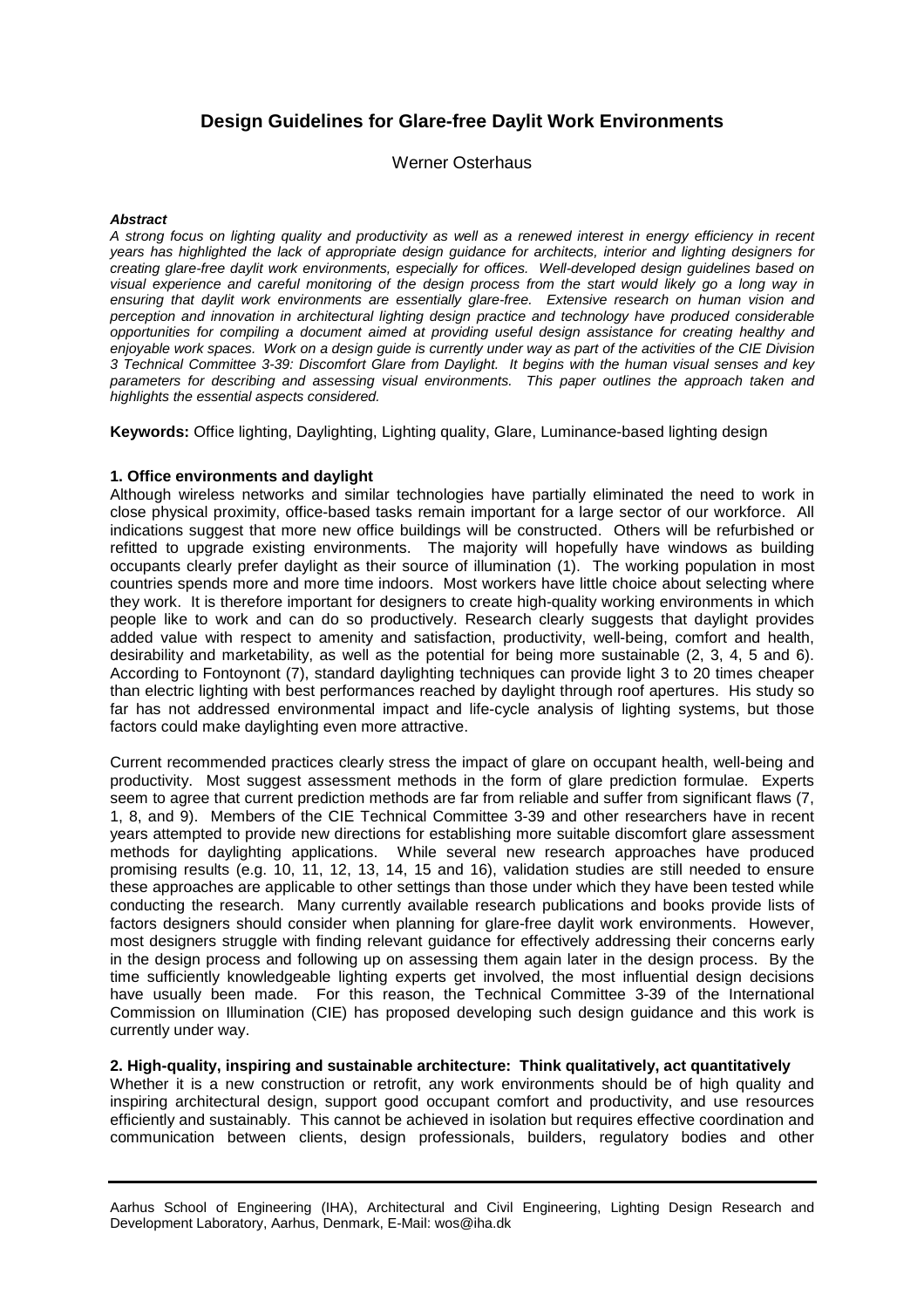participants in the design process. Designers as well as clients today typically express strong commitment to daylighting design and to sustainability. Yet they might struggle with translating this desire into effective design criteria and decisions which achieve those goals.

Boyce suggests that high quality lighting allows you to see what you need to see quickly and easily in comfortable conditions while at the same time raising the human spirit (17). This highlights the realisation that visual comfort is more than just the absence of discomfort – much like good health is more than just the absence of illness. It needs to include a sense of well-being. A balanced diet and physical activity schedule are to health what a balanced lighting design scheme and visual aesthetics are to visual comfort and high quality lighting.

But defining good lighting quality is not without significant challenges. Boyce (17) states that any debate on lighting quality will invariably have to involve some agreement on underlying assumptions. One such assumption would have to be that there is significant similarity between individuals and between groups in their reaction to the same lighting conditions. If there is no such agreement, there would be little chance of ever being able to clearly describe the characteristics necessary for good quality lighting. For visual performance concerns, individuals generally respond to the same change in lighting stimuli in the same way, even if there are some differences between individuals. Results of visual comfort studies unfortunately show large differences between individual responses to the same changes in lighting conditions. As visual comfort is at least in parts influenced by aesthetics, and our sense of aesthetics varies over time and with our experiences, good lighting quality will remain difficult to define. In the absence of such clear definition, it is easier to concentrate on avoiding those situations known to cause bad lighting quality. Glare, a result of excessive luminance contrasts in the visual field, is one of these conditions, which needs to be avoided.

Most designers tend to think qualitatively and often provide vivid descriptions of their intentions. This is indeed especially desirable in lighting design as it is the visual environment which is at stake. Qualitative descriptions lend themselves to being "visualised", i.e. being explored with a mental image of what the eye and brain might eventually see once the design is completed.

Initially, a designer might describe the purpose of a building or space, as well as the desired qualitative experience which a particular type of occupant who performs specific tasks in the space might have. The occupant and the tasks to be done in the space are important vehicles or parameters.

The more specific the description is about what the space might look and feel like to the occupant in relation to those tasks, the better. What are the spatial and material qualities of its architecture? What does the occupant see in his/her field of view? What is its visual impact and aesthetic? What are desirable distributions of light and shadow to support such impact and aesthetic? How do daylight and sunlight contribute to the experience? How likely will it be that shading is needed to prevent high luminance contrasts or thermal discomfort? Does the view include the outdoors? What can be seen? As part of the process, the designer agrees with the client and other involved parties on which qualitative ideas should be realised. Qualitative concepts and descriptors are necessary, but usually need to be translated into quantitative, i.e. measurable values, at some point. A design guide could suggest what to consider at the different stages of the design process and how to test whether the agreed upon qualitative descriptors will create the desired effects once converted into quantitative entities.

An effective design guide could start with presenting different lighting concepts based on visual images and perception, with linking qualitatively expressed architectural design ideas with the appropriate quantitative concepts and lighting design terminology, and with providing a compendium of simple and complex design tools aimed at assessing various design decisions. It would need to stress clear definitions for and consistent use of lighting terminology to ensure effective communication between the different professionals involved in the process. The design guide would aid them in defining a suitable approach and will provide criteria and observations for continuous assessment of design decisions against agreed aims (general qualitative statements of what is desirable) and objectives (specific quantifiable outcomes) by providing questions and potential avenues for addressing them throughout the design process from conceptual design to design development and into commissioning or even post-occupancy evaluation.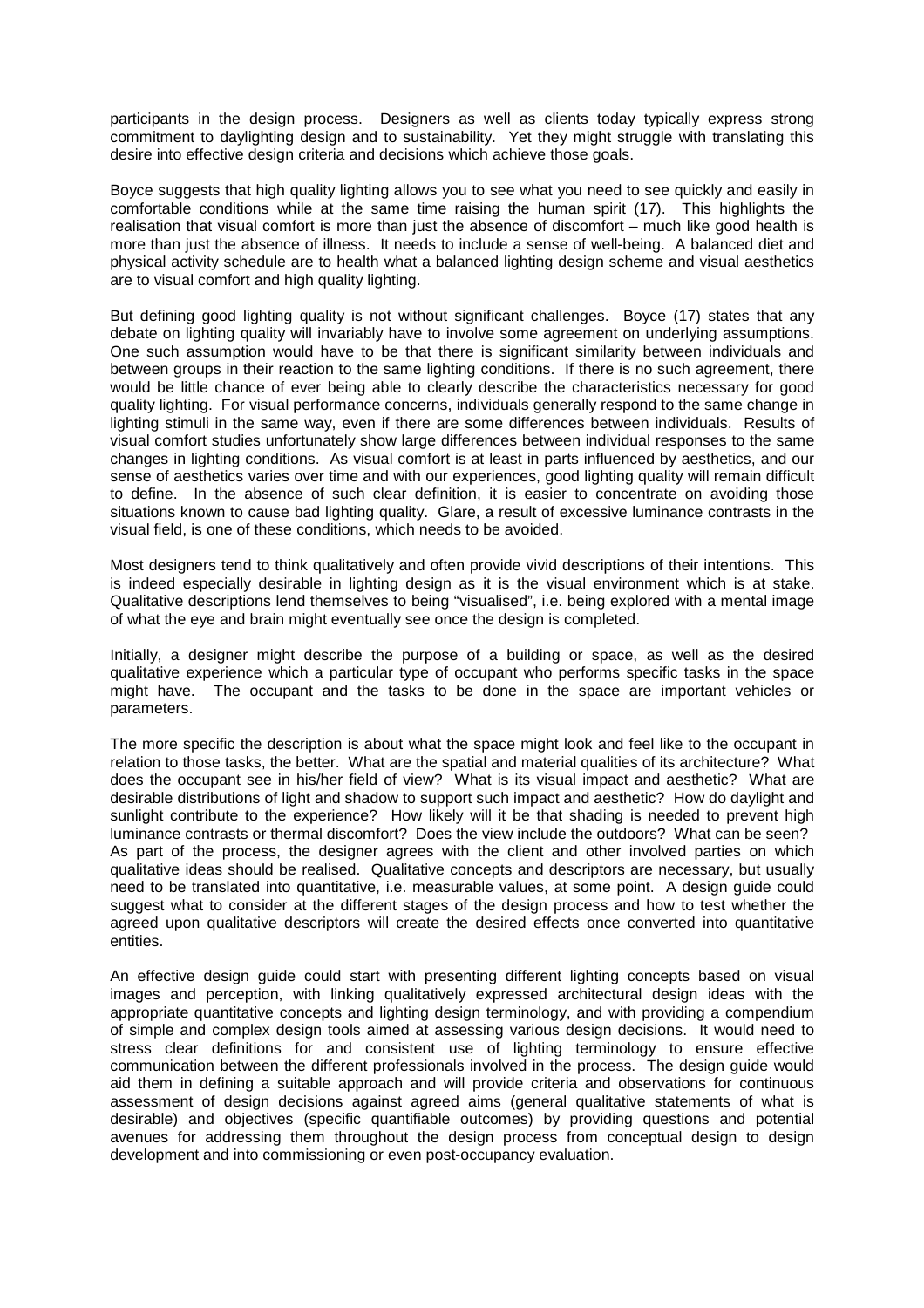Design thinking is likely to be qualitative, design action quantitative.

Extensive explorations of the desired building attributes and human experiences as well as quantifiable measures of whether they have been achieved should be debated and agreed upon in as much detail as possible early on. The planning process for daylighting design should go hand-in-hand with this process. This requires providing sufficient and appropriate levels of daylight to allow the building to be resource-efficient and the occupants to be productive while at the same time permitting them to experience personal comfort in their surroundings. This includes the absence of glare.

The design guide would stress the need for setting daylighting design goals as part of the overall architectural concept at the very beginning of the project. Spelling out the benefits and opportunities of carefully weighing alternative architectural and daylighting solutions early in the design process will give designers and clients a clearer sense of direction. While it appears to be common knowledge that building orientation, layout, floor-to-ceiling-heights, and the placement of daylight openings in the building envelope, as well as the choice of daylighting and lighting technology, have the most profound effect on the daylighting performance of the interiors, other factors such as maximising the available floor area and reducing exterior surfaces for energy reasons at times override the daylighting considerations. Architectural trends – such as floor-to-ceiling glazing surfaces – often have significant impact on the success of a building's daylighting performance; unfortunately mostly in the negative direction as they frequently permit too much sunlight to enter the work spaces. That can lead to overheating and glare discomfort. Designers, owners and building users need to be aware of such impacts prior to making essential design decisions.

#### **3. Critical issues for glare-free daylit environments**

#### **3.1 Balanced luminous surroundings**

Appropriately balanced lighting is the most essential factor in designing for glare-free environments. What this means will depend on the situation. While existing lighting design codes and standards rely predominantly on illuminance-based recommendations and typically specify horizontal illumination levels, current qualitative thinking moves towards luminance-based lighting design as the eye responds to luminance differences, i.e. differences in brightness found in the visual field and in the space overall. In theory, the analysis of luminance ratios and distributions in different lighting scenarios allows the designer to carefully assess visual comfort conditions. The earlier such assessments occur, the better. Lighting scenarios can be virtual or "real". For the latter, both scale models and full-size mock-ups could be considered, depending on the complexity of the possible lighting solutions. Finding the right luminance balance for the different parts of the visual field observed when performing specific tasks is not a trivial undertaking. The designer needs to be aware of all the potential tasks to be performed in the space, where they are likely to be performed and who is performing them.

Daylighting conditions in a room and the associated view connections are key factors influencing an occupant's choice of workspace layout. Sharing a workspace with others will result in different layouts than having an individual space due to privacy needs and relationships with co-workers. This will likely result in very different luminance distributions in the visual field. For daylighting design, the most critical luminance relationships are those between the daylight opening, its immediately adjacent surfaces and the surfaces surrounding the work tasks. Understanding the geometry between sun, sky, daylight opening and interior space at different times of the day and throughout the seasons is the key to setting the stage for visual comfort. But placing the opening just right to achieve a good balance between views of the outdoors, visual comfort, thermal control and architectural integrity can be tricky. For visual and thermal comfort there might be some overlap, but this depends on the location and season. In winter, direct sunlight might contribute to warmth, but might at the same time create visual discomfort in the form of distracting patterns on the work plane or even glare. Where does the daylighting designer start? If visual comfort is the priority, then the next paragraph might come as a little bit of a surprise, as it is not the usual starting point. But it is certainly worth considering.

## **3.2 Adaptation luminance**

An observer's adaptation luminance is probably the most important variable in any assessment of visual comfort. Cuttle (18, pp. 34-39) gives an excellent appraisal of the importance of adaptation luminance. It is essentially the average luminance across the whole visual field which an observer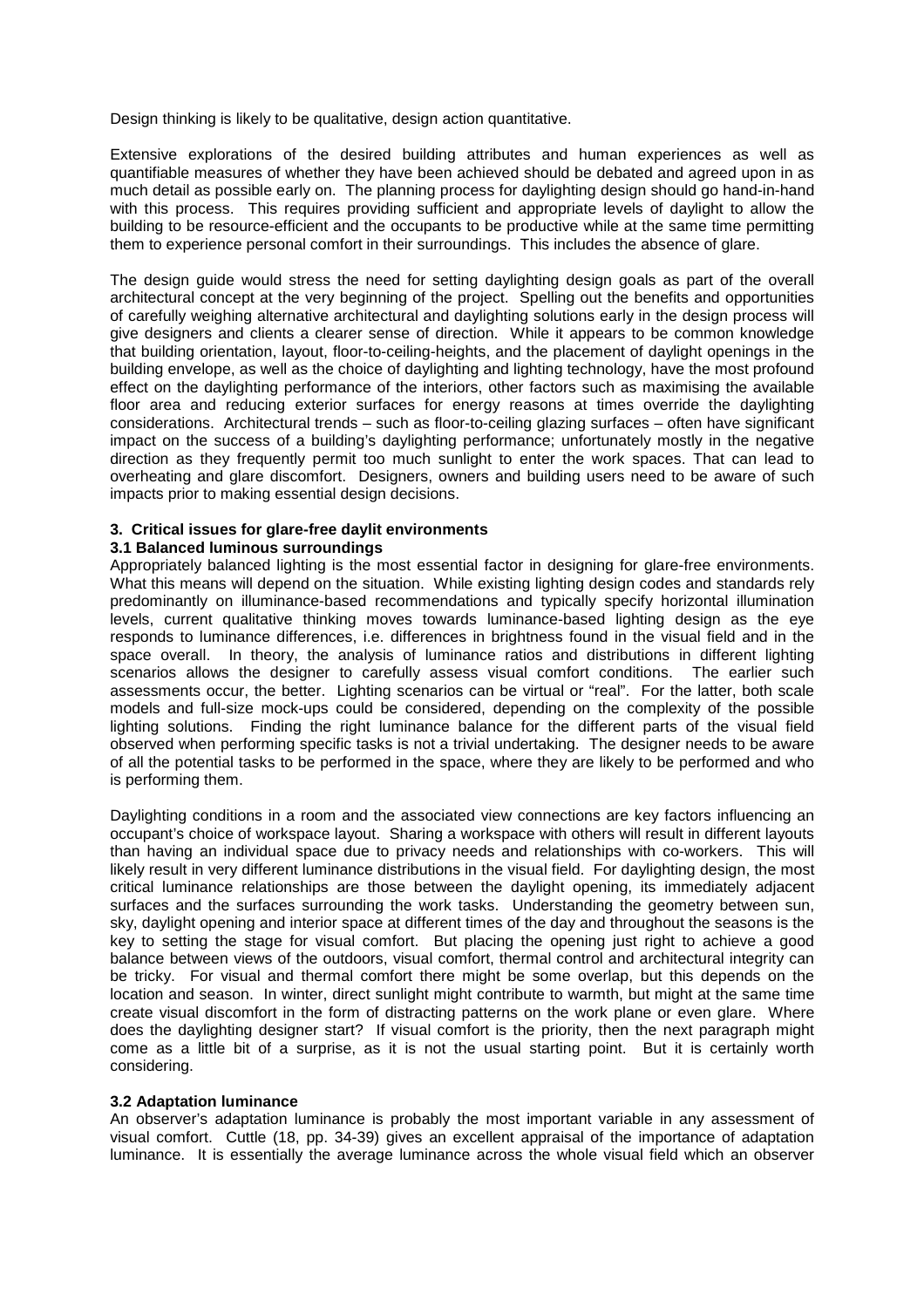views and to which he/she is adapted. Without adaptation luminance there is no reference for the observer's response to a specific lighting condition and the comfort or discomfort he/she experiences.

Adaptation luminance  $(L_{\text{adapt}})$  cannot usually be measured directly with simple and inexpensive instrumentation, but measuring the illuminance at the plane of the eye of an observer ( $E_{eve}$ ) will lead to a very good approximation (L<sub>adapt</sub> = E<sub>eye</sub> / π). One should know that any given average luminance across the whole visual field might be created by many and very different luminance distributions. A reasonably uniform luminance distribution (e.g. as experienced when only viewing a completely overcast sky through a daylight opening) could result in the same average luminance across the visual field as a non-uniform distribution with some dark and some very bright patches of luminance (e.g. as experienced when viewing buildings and their differently reflecting surfaces as well as bright sky patches through a window). The associated visual comfort, however, will likely be very different, depending on size, luminance and location of individual surfaces or light sources in the visual field.

During daylight hours the adaptation luminance can vary substantially depending on the sky conditions and sun position as well as the resulting luminances on surfaces in the field of view. It can equally vary solely with movement of the eyes or the whole body from one viewpoint or space to another depending on the luminance levels experienced when viewing different surfaces. Adaptation is thus almost always somewhat transient. Adaptation to new lighting conditions also takes a little time, from a few seconds to several minutes, depending on the magnitude of the luminance shift. A fast shift from low to high luminance levels or vice versa, results in significant difficulty. This is well illustrated by glare perceived from bright headlights of an oncoming car at night. Our eyes, when adapted to the low luminance levels of the night-time road, are unable to handle the sudden appearance of the very high luminance levels presented by the headlights. The design of work environments can become very complex when the range of adaptation luminance levels varies substantially from one viewpoint to another, especially if view shifts occur frequently. Spatial luminance shifts should therefore occur gradually, allowing the eye to sufficiently adapt to the new visual conditions. For visual comfort to be achieved luminance ratios should also not exceed certain values. Typical recommendations assume a 1:3 ratio between the visual task and its immediate surroundings, a 1:10 ratio between the visual task and other more near surfaces in the visual field, and a ratio of 1:20 for the more distant surfaces in the visual field. A 1:40 ratio between the task and any surface in the field of view is generally seen as the maximum permissible. Studies of preferred luminance conditions in offices (e.g. 19), however, found that most workers actually preferred lower ratios. But an eye which views a bright sun patch while adapted to the luminance of a computer screen will experience ratios many times greater than the recommended ones. A luminance ratio of 1:3 is also perceived as a clear difference in brightness levels and helps in adding interest to a visual scene.

One design approach for visually comfortable spaces is to determine suitable adaptation luminance levels which in turn inform the range of suitable surface luminances in the field of view. Desirable adaptation luminance levels with reference to the tasks to be performed might thus become the base luminance levels for the space. For older building occupants, adaptation luminances should vary less as the eyes will be less able to adapt as quickly to new conditions. On the other hand, studies to date found no significant impact of age on preferred luminance conditions in office environments (19).

To consider appropriate adaptation levels in order to create comfortable visual conditions from the outset of a lighting design project, one might start with the horizontal illuminance levels created by a window at the location of the visual task at hand. Based on the reflectance values of the surfaces at or near the visual task and the illuminance levels, approximate surface luminance levels can be determined. These surface luminance levels could form the base levels for the expected range of adaptation luminance. The cubic illuminance measurements proposed by Cuttle (20) could perhaps be useful in this context, but they have not yet been applied to the assessment of discomfort glare.

Let us assume that a white sheet of paper (approximate reflectance of 75%) with 10 point text read under a diffuse horizontal illuminance of 500 lux on a dark blue table (approximate reflectance of 20%) from a reading distance of 40 cm (average surface reflectance in the visual field across paper and table top of approximately 60%) would result in an illuminance at the eye of 315 lux. Then the resulting adaptation luminance would be 100 cd/m<sup>2</sup>. The luminance of the adjacent window surface (approximately 1 meter away and along the left side of the workstation) was measured at 2,475 cd/m<sup>2</sup>. A common LCD screen for a laptop computer, for example, might have a maximum luminance of about 350 cd/m<sup>2</sup> when a white screen is displayed, and around 100 cd/m<sup>2</sup> when the standard MS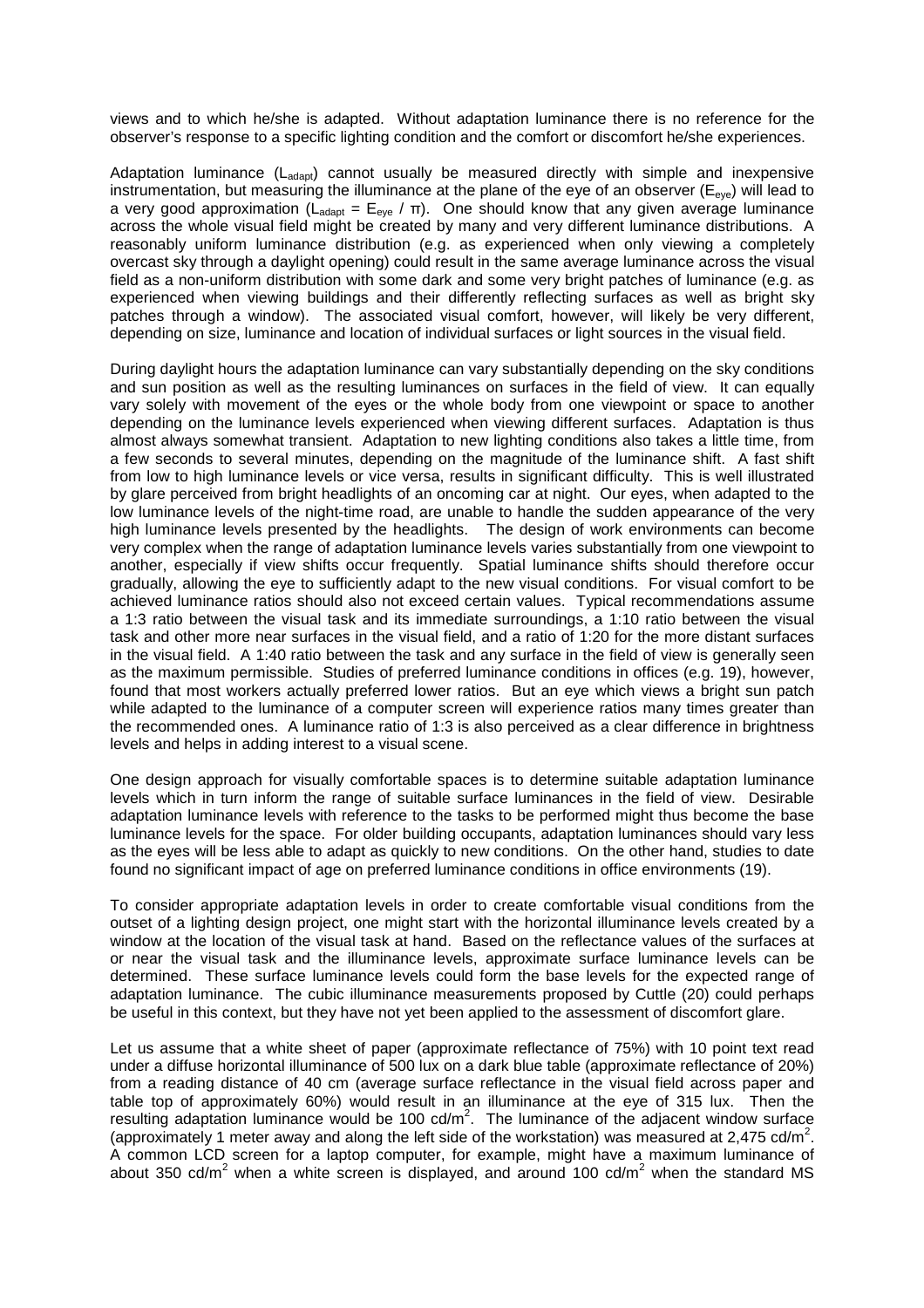Windows XP-blue background is displayed. The luminance of the usually dark keyboard might only be 5 to 10 cd/m<sup>2</sup>. Under very low illuminance levels, the luminance ratio between keyboard and screen would most certainly lead to visual discomfort as the LCD screen would become a glare source if the user tried to adapt to the keyboard luminance. For normal office task illuminance levels (300 to 500 lux) it would very likely be acceptable. Under such conditions it would likely also be comfortable to shift the view between a horizontal reading task on paper and an almost vertical reading task on the laptop computer's LCD screen. The view of a daylight aperture surface with a luminance of more than  $2500 \text{ cd/m}^2$  would, however, most likely result in glare discomfort.

## **3.3 Surfaces, their size, location and luminance**

As already alluded to, surfaces which might be in an occupant's field of view at any time during the performance of a (critical) visual task could affect visual comfort. The magnitude of this effect depends on their size, location and luminance. Bright surfaces attract attention and observers tend to be drawn to look at them even if there is no important visual information provided by such surface. It is therefore important to understand the possible ranges of luminance which particularly critical surfaces might exhibit. If recommended luminance ratios between the task and surrounding surfaces are exceeded, discomfort or even disability glare might result. Controlling such offending luminance ratios through effective daylighting design becomes essential, for example by altering surface reflectance values. In some cases electric lighting might be used to counterbalance excessive daylight in one area by increasing the illumination from electric light sources elsewhere, but the effect on energy use should be considered before taking this latter step. For glare control it is also advisable to keep luminances of vertical surfaces in the field of view near the window reasonably high as this lowers the potential for discomfort glare and in increases user acceptance of a space through creating a cheerful ambience. Harsh or striated patterns on walls and ceilings should be avoided. Luminance patterns should make sense in relation to the architectural, interior and lighting design of a space, i.e. they should reinforce the visual information in a scene. Confusing light patterns can result in loss of visual and mental harmony and lead to problems with spatial orientation.

The human eye has particular difficulty in dealing with high levels of luminance directly in the view region of the fovea. As a potential glare source moves towards the peripheral regions, the permissible luminance limit increases. Since most visual tasks require the worker to look straight ahead or slightly downwards, the high luminance of a vertical surface in or near the centre of the visual field is likely to be more uncomfortable than the luminance of the same magnitude from a horizontal surface at the same location due to the resulting apparent area. For daylit indoor spaces, Robbins (21, p. 236) suggests luminance limits for various angles of vertical displacement from a horizontal line of sight.

| Angle of Vertical Displacement from Horizontal Line of Sight | Suggested Luminance Limit |
|--------------------------------------------------------------|---------------------------|
| 45°                                                          | 2570 cd/m <sup>2</sup>    |
| $35^\circ$                                                   | 1833 cd/ $m2$             |
| $25^\circ$                                                   | 1284 $\text{cd/m}^2$      |
| $15^\circ$                                                   | 856 $cd/m2$               |
| 50                                                           | 582 $\text{cd/m}^2$       |

Table 1. Suggested luminance limits for glare sources at various angles of vertical displacement from a horizontal line of sight (according to Robbins, Ref. 21, converted from foot-Lamberts).

As a view of the sky or a bright ground plane (e.g. one covered in snow) through a window might give rise to luminance values in the field of view exceeding 10,000 cd/ $m^2$ , it is advisable to carefully consider how such a window might be shaded when discomfort glare occurs. Indoor room surfaces, partitions, furniture, luminaires and other equipment also impact on the overall visual experience of a building occupant and can alter the appearance of a space considerably from the originally planned design scheme. Their surface reflectance should be high, but not glossy, to keep contrast ratios between task and surroundings low. Occasional checks might be performed by knowledgeable lighting designers to provide information to workers when changes appear to have impacted negatively on the visual environment.

Research initiated by Schiler (22) and further developed by Osterhaus (14) suggests a simple method to assess the impact of potential glare sources based on luminance histograms of high dynamic range (HDR) images from digital cameras or computer simulations. Additional validations studies are planned, particularly in light of the work of Wienold and Christoffersen (13) which presents an opportunity to test the discomfort glare assessment technique via luminance histograms from a very large database of HDR-images, associated lighting measurements and corresponding subjective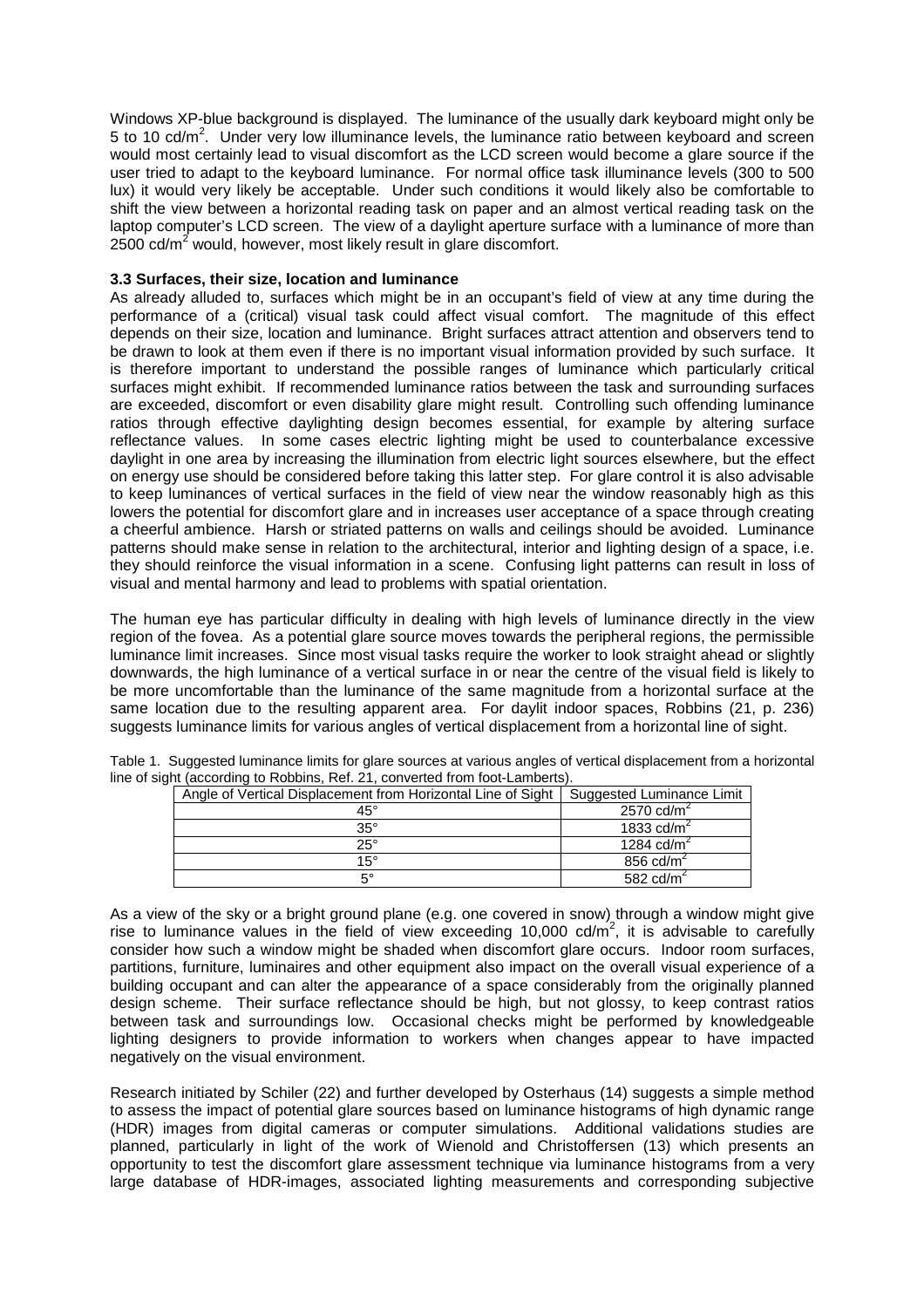evaluations of daylit work environments. The analysis of these data might reveal further insight into appropriate luminance relationships.

## **3.4 View of outdoor environments**

Providing an interesting and preferably multi-layered view of outdoor environments – including the sky – from a workplace is another factor designers should take to heart. Research clearly shows the benefits of interesting and informative views for worker health, well-being and productivity (4). Building occupants are also willing to commit additional financial resources to the provision of interesting views out and are willing to forgo some of their visual comfort in exchange for a view (1). Inappropriate initial design decisions might make it impossible to provide those views. When designing daylighting systems, it is important to recognise the impact of selected daylighting and solar shading devices on views under different operating conditions. On the other hand, a building occupant's desire to experience an interesting view might lead to the experience of discomfort glare. It is therefore advisable to separate the experience of this special view from the experience of the normal view of the visual task to be performed. Where possible, workstations should be placed in a way which directs the view of normal tasks at approximately right angles to the view out the window. Placing the daylight aperture so that the immediately adjacent surfaces have high luminance, e.g. by placing a window next to a wall perpendicular to the wall containing the window, helps in reducing glare problems. Some daylighting design guides recommend to avoid the direct view of the sky through a window as the sky typically exhibits the highest luminance values. Based on occupants' desire to receive information about the weather and to see the sky change throughout the day or season, this seems to be inappropriate. To reduce the impact of discomfort glare from the sky, a splayed reveal around the daylight aperture can be used. At the head of a vertical aperture, such reveal can also be illuminated by electric lighting or reflected daylight to reduce contrast effects between sky and wall surfaces (see also 21, pp. 244-245).

## **3.5 Solar shading and control**

There is a large selection of solar shading and control devices available. It ranges from fixed to moveable, from exterior to interior, from manually to automatically controlled, and from tinted or coated glazing and simple roller blinds to laser-cut panels and anidolic (non-imaging) light-redirecting systems. Careful consideration needs to be given to the selection of shading devices to achieve the desired outcomes. Some shading devices might be useful in reducing direct sunlight on a desk and the glare which might arise from this, but might also create significant view obstructions. Anidolic systems require a separate view aperture and attention to the luminance levels at the indoor light exit point of the systems which typically are fairly high (23). Blinds, louvers and fins can be mounted internally or externally to reduce glare. If they are not adjustable or removable they will, however, reduce daylight penetration into the space even when discomfort glare is not a noticeable concern. Reducing the visible transmittance of glazing in conjunction with solar radiation control is typically not advisable as it also reduces daylight penetration and might lead to a gloomy space appearance. Control strategies for shading and glare avoidance need to be carefully considered. Automated control might annoy occupants when the system takes actions the occupants do not want. A good understanding of solar geometry, climate data and available solar control options is essential for the designer, especially when a view occurs in the direction of incoming direct solar beam radiation.

#### **4. Proposed organisation of the design guide**

Daylighting design has two main focal points: providing a high quality lighting environment which supports our visual performance, comfort, health and well-being but which also provides sustainable energy use through the reduction of electric lighting and heating or cooling loads. Daylight is the preferred choice of illumination, supplemented by electric lighting only when or where needed. The user of the glare-free daylighting design guide is urged to keep these goals in mind when deciding on suitable solutions for avoiding glare and increasing visual comfort. The proposed guide is based on a daylighting design approach which stresses the human visual senses and experience, and highlights the interrelationships between physical representation through quantifiable outcomes and the likely qualitative occupant experience. As such it supports luminance-based, rather than illuminance-based, design and assessment methods. Within that context, the design guide suggests which factors might be important and appropriate for a specific daylighting design problem. To help address the identified design problem, it provides a compendium of simple and complex design tools aimed at assessing various design decisions. The guide assumes that discomfort glare from daylight and from electric lighting will be assessed separately. If discomfort glare from both individual lighting systems is within allowable boundaries, it is also likely that the combined effect will be acceptable. It also makes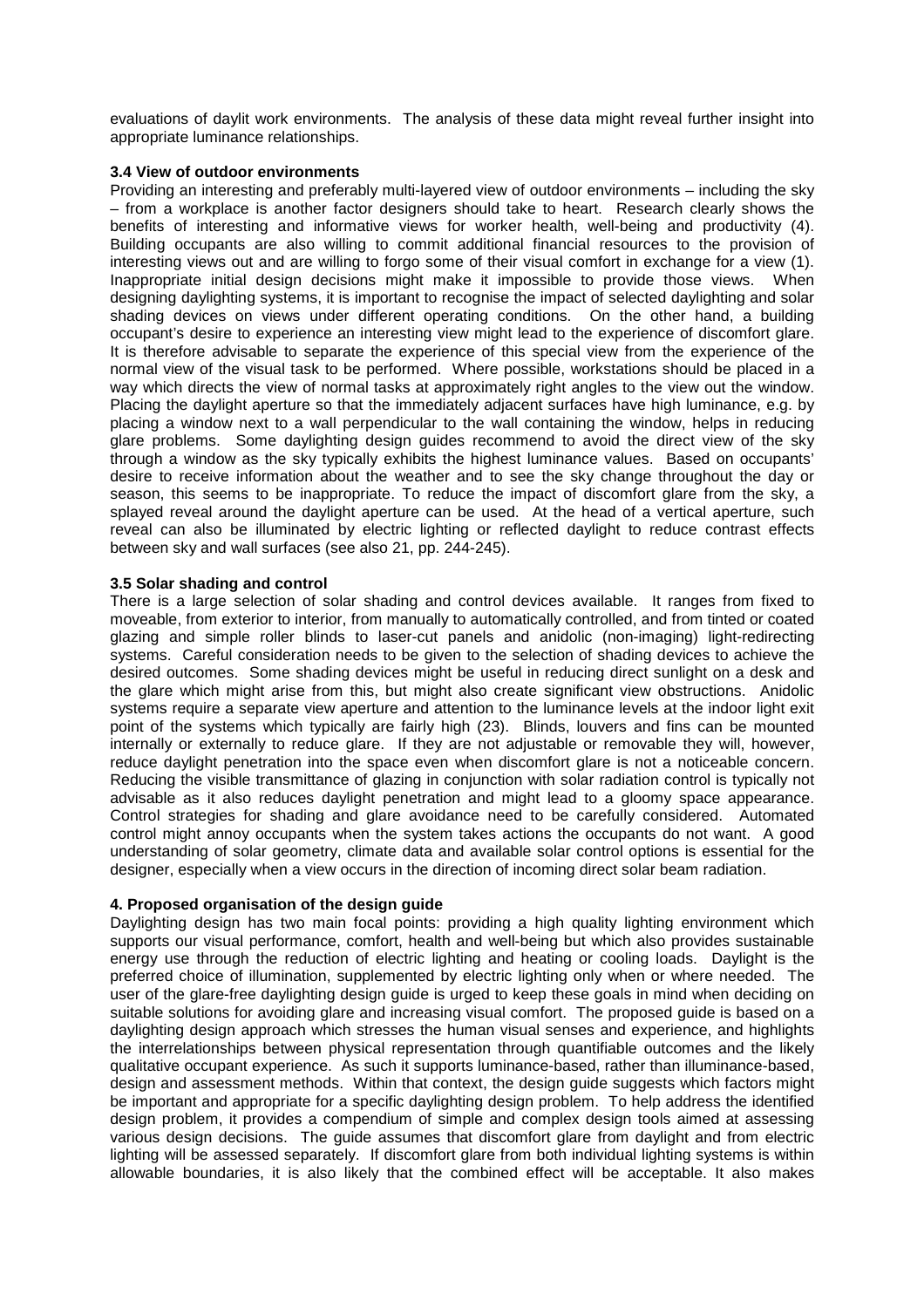reference to relevant publications to allow designers to delve deeper into the subject if they so desire. Designers will hopefully become better informed and able to respond to the needs of their clients.

## **4.1 Proposed design guide content outline**

• Daylighting terminology, measurement metrics, instruments and how to use them to make meaningful measurements

Research reports repeatedly describe difficulties in comparing research results from different studies and results from building performance evaluations due to a lack of common research or assessment methodologies and actual measurement protocols (19). It appears thus advisable to provide easy to use guidance on the appropriate terminology for daylighting design, on methodologies, and on which measurements to make for assessing visual comfort, as well as where and how in order to keep measurement errors as small as possible.

Initial design considerations

Along the lines of the topics discussed in this paper and in reference to relevant research findings, the design guide will provide useful starting points and suggest possible avenues to arrive at suitable qualitative and quantitative criteria for establishing initial design concepts for glare-free daylighting.

• Design development and appropriate assessment strategies

It is highly advisable to begin making assessments of design choices as early as possible to avoid costly design revisions later on. Assessment strategies and tools will vary according to the level of detail provided and the complexity of the design parameters involved at a given stage of the design development.

• Interpreting design assessment results for refining the design scheme

Discussions with design professionals reveal difficulties in interpreting results from the application of assessment tools, especially computer simulations. This is due in parts to a lack of having comparable data from other like projects and not being able to put the results from the simulation in question into perspective. The design guide attempts to provide useful ranges of suitable qualitative descriptions and appropriate quantitative values for these descriptions on the basis of built examples and research projects.

**Examples** 

Designers typically engage in a pre-design precedent search providing inspiration and visual imagery, but also possible facts about the likely performance of such design precedents for the design task at hand. It seems therefore desirable to provide references to daylighting design projects for work environments which are known to function well with respect to visual comfort and some which exhibit serious impediments for comfort.

• Design tools and how to use them

A section on advice for the application of the different tools available for assessing various design scenarios would assist designers selecting tools appropriate at a given design stage and what to keep in mind when using them.

References and further reading

Throughout the design guide, references will be provided to relevant research findings and literature which might allow the designer to enter deeper into the topics discussed. A listing of all of the literature cited in the design guide will be provided, preferably grouped according to key concepts as well as according to key words from the title or content of the referenced work.

## **5. Conclusions and further research opportunities**

It still appears to be a significant challenge to provide a definite tool for the assessment of discomfort glare from daylight. What remains missing in the current understanding of discomfort glare, but also of other fields relevant to lighting quality, is a suitable set of dependent variables which can be used to measure and assess the desired outcomes of good (day)lighting design, the operation of the proposed underlying mechanisms, and peoples' perception of the lighting. Boyce (17, p. 79) has proposed that "by using multiple dependent variables, it should be possible to build up a consistent picture of the effects of lighting and the mechanisms through which they occur." Until then, it does indeed appear more useful to focus on avoiding glare, rather than attempting to define what good glare-free daylighting design should be. In 2005 the author of this paper and colleagues at UCL's Bartlett School of Graduate Studies have proposed to apply functional magnetic resonance imaging to advance the knowledge about the underlying principles in the perception and experience of discomfort glare (24). A project proposal by UCL along those lines has just received funding in the 2009 round. It is expected that results from this research will provide significant new knowledge for improving daylighting design decisions. Researchers at Lawrence Berkeley National Laboratory, in conjunction